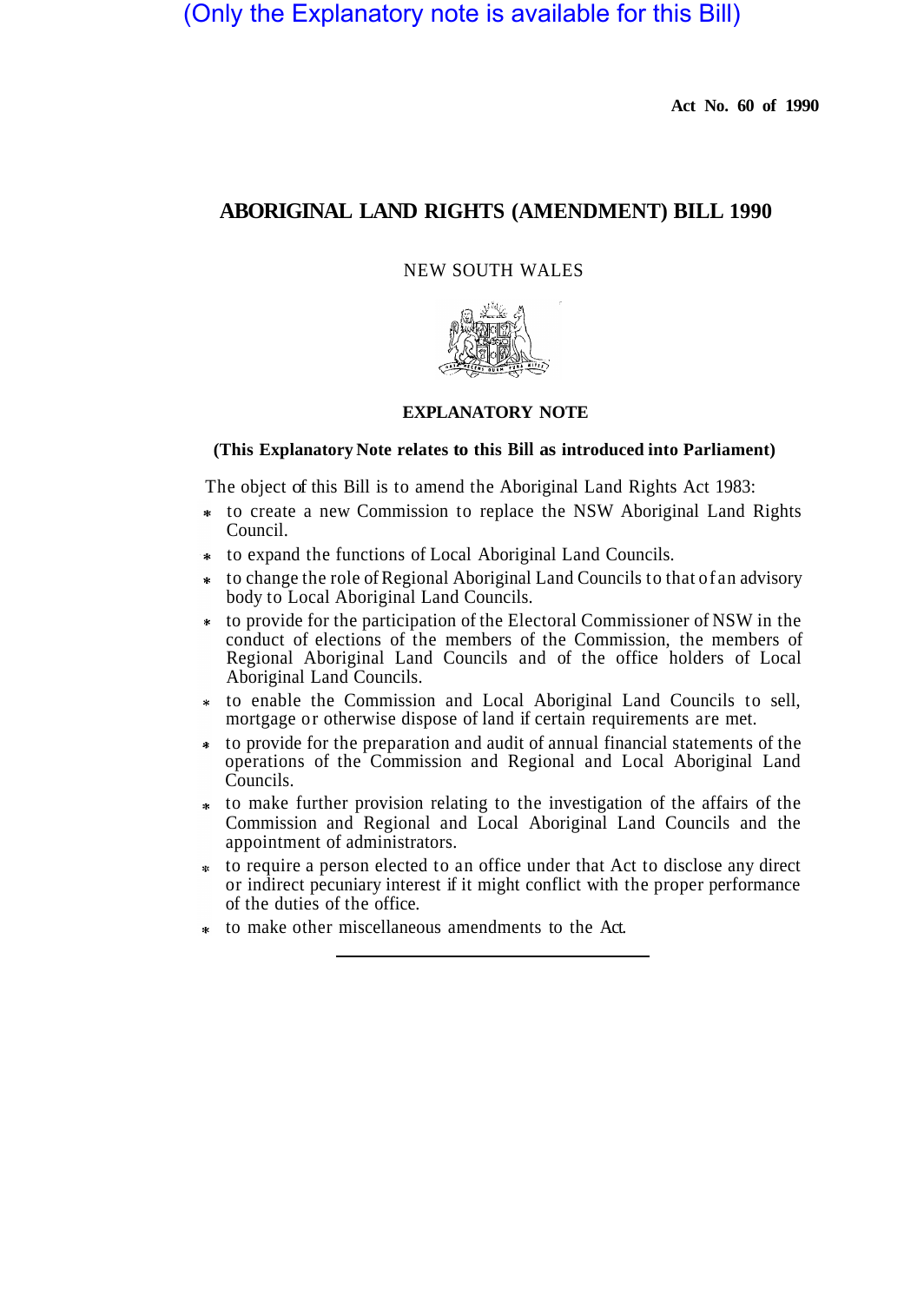**Clause 1** specifies the short title of the proposed Act.

**Clause 2** provides for the proposed Act, except for Schedule 8, to commence on a proclaimed day or days. Schedule 8 (containing savings and transitional provisions) is to commence on the date of assent to the proposed Act.

**Clauses 3 and 4** give effect to the Schedules of amendments.

## **SCHEDULE 1 — AMENDMENTS RELATING TO THE CONSTITUTION OF THE NSW ABORIGINAL AFFAIRS AND LAND RIGHTS COMMISSION**

## **New Commission**

Schedule 1 (2) replaces Part 4 of the Principal Act with a new Part.

The new Part:

- creates the New South Wales Aboriginal Affairs and Land Rights Commission.
- provides that the Commission consists of elected full-time Aboriginal Commissioners - one for each Regional Aboriginal Land Council area (currently 13 areas).
- provides for members of each area to vote for the Commissioner to represent  $\ddot{\mathbf{r}}$ that area. (Elections are to be conducted by the Electoral Commissioner for NSW in accordance with the regulations.)
- sets out the functions of the Commission.
- provides that the Commission is to exercise its functions in accordance with general directions given to it by the Minister and laid before each House of the Parliament.
- provides for the appointment of a Chairperson, a Deputy Chairperson, Chief Executive Officer and staff of the Commission.

Schedule 1 (3) inserts 3 new Schedules into the Principal Act.

#### **Commissioners**

Proposed Schedule 5, relating to Commissioners, provides for:

- \* a 3 year term of office.
- \* the circumstances in which the office of a Commissioner becomes vacant.
- the removal of a Commissioner by the Minister on the grounds of a petition calling for his or her removal signed by at least 66 per cent of the members of Local Aboriginal Land Councils in the area the Commissioner represents.
- \* the filling of casual vacancies.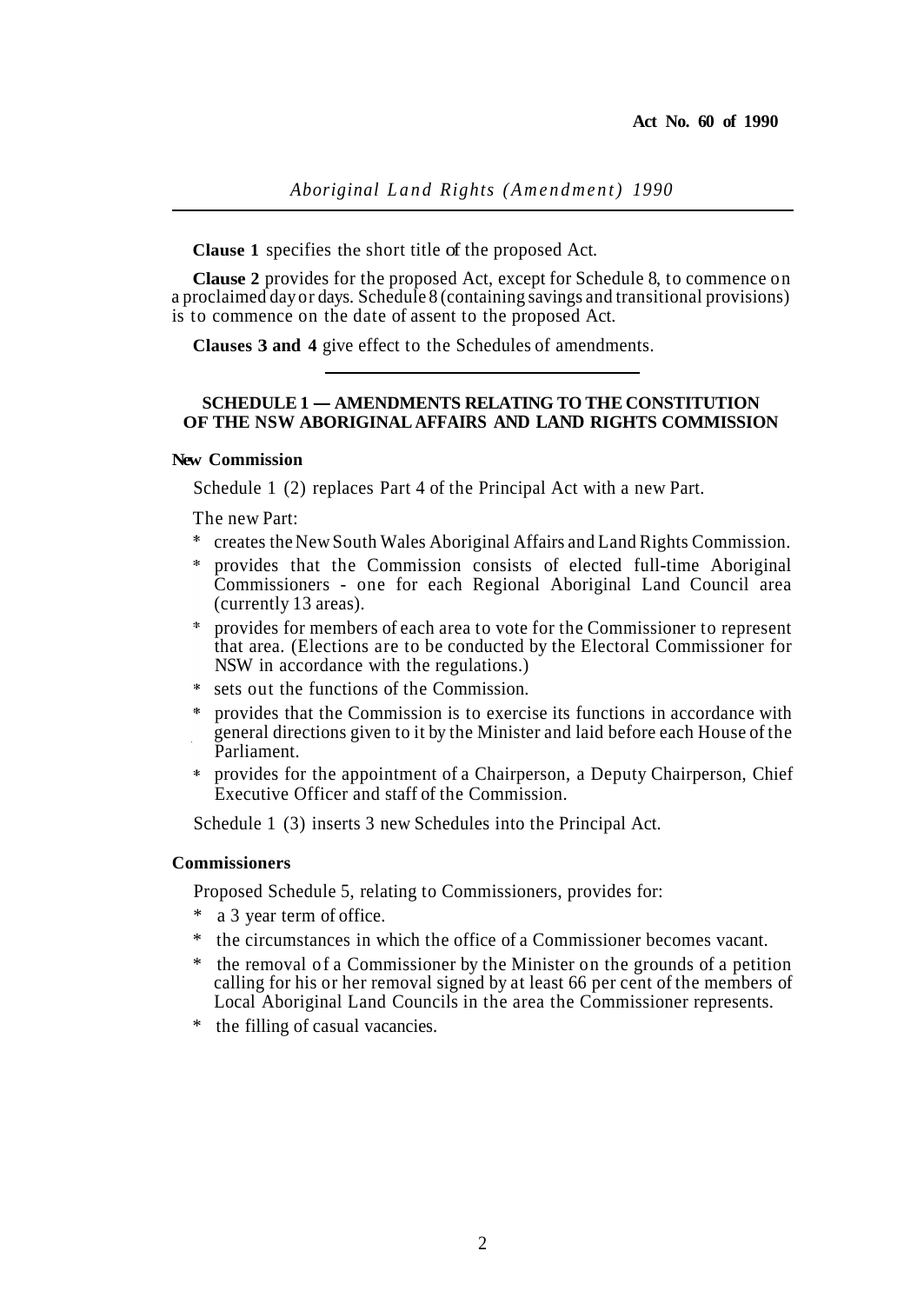#### **Procedure at meetings of Commission**

Proposed Schedule 6 contains provisions dealing with the procedure at meeting of the Commission. In particular, it provides that a decision of the Commission must be supported by at least 6 votes.

## **Preservation of certain rights of staff previously public servants etc.**

Proposed Schedule 7 preserves certain rights of staff of the Commission who were previously public servants etc. These rights relate to superannuation, long service and sick leave and the right to re-appointment to former employment.

## **SCHEDULE 2 — AMENDMENTS RELATING TO LOCAL ABORIGINAL LAND COUNCILS**

This Schedule changes the existing provisions relating to Local Aboriginal Land Councils:

- \* by providing that a person cannot be listed on the Local Aboriginal Land Council roll for an area if the person is a member of another Local Aboriginal Land Council.
- by providing for the Electoral Commissioner of NSW to conduct elections every 3 years to elect the Chairperson, Secretary and Treasurer of each Council. (Office holders are currently elected at each annual meeting of the Council.)
- \* by expanding the functions of these Councils.
- by enabling Councils to exercise their functions without reference to a Regional Aboriginal Land Council.
- by providing that the Councils may fund Regional Aboriginal Land Councils.

## **SCHEDULE 3 — AMENDMENTS RELATING TO REGIONAL ABORIGINAL LAND COUNCILS**

This Schedule changes the existing provisions relating to Regional Aboriginal Land Councils:

- by providing for the Electoral Commissioner of NSW to conduct elections every 3 years to elect the members of the Councils. (Members are currently elected at annual meetings of each Local Aboriginal Land Council.)
- \* by providing for the office holders of each Council to be elected in accordance with the regulations.
- by reducing the functions of each of these Councils to that of a consultative and advisory body to the Local Aboriginal Land Councils within its area.

## **SCHEDULE 4 — AMENDMENTS RELATING TO DISCLOSURE OF PECUNIARY INTERESTS AND DISQUALIFICATION FOR OFFICE**

This Schedule inserts 2 new sections into the Principal Act. The new sections apply to Commissioners, members of Regional Aboriginal Land Councils and the Chairperson, Secretary and Treasurer of Local Aboriginal Land Councils.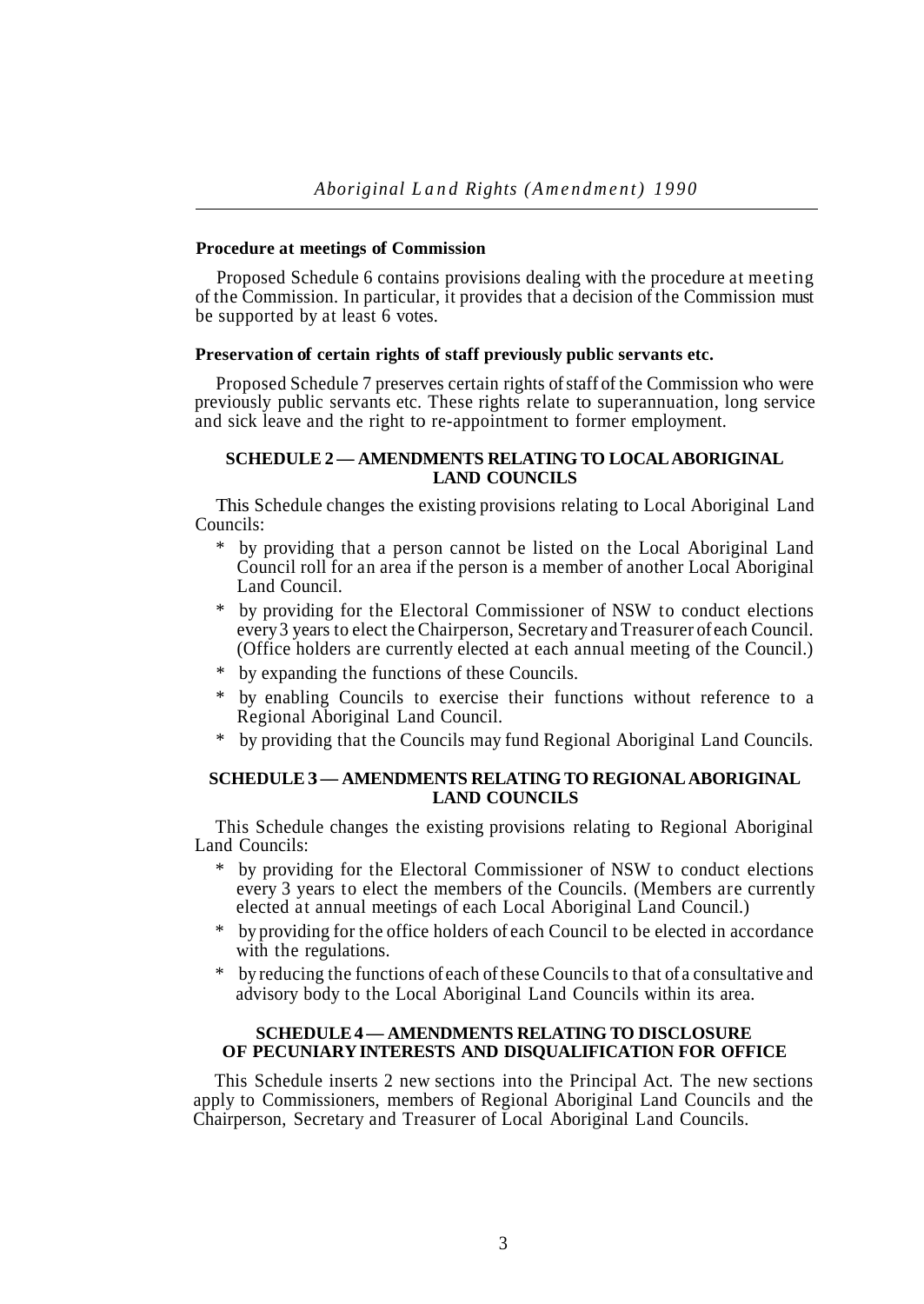Proposed section 56AA requires these office holders to disclose any direct or indirect pecuniary interest in a matter if it appears to conflict with the proper performance of their duties.

Proposed section 56AB makes it an offence to fail to comply with the disclosure requirement. It also provides that if a person is convicted of the offence by a court the person is disqualified from holding office for 7 years or such shorter period as the court may order.

## **SCHEDULE 5** *—* **AMENDMENTS RELATING TO DISPOSAL OF ABORIGINAL LAND**

The Principal Act as currently in force contains very limited provisions for the disposal of land vested in Aboriginal Land Councils. In general, while Councils may lease the land they may not sell or mortgage it.

Proposed section 40 enables the Commission and Local Aboriginal Land Councils to dispose of land if it is not of cultural significance to the Aborigines of the Local Aboriginal Land Council area in which the land is situated.

The land may only be disposed of with the approval of the Minister and of the members of the relevant Local Aboriginal Land Council.

## **SCHEDULE 6** *—* **AMENDMENTS RELATING TO FINANCIAL MATTERS, INVESTIGATORS AND ADMINISTRATORS**

Schedule 6 (1) replaces Part 5 of the Principal Act with a new Part.

The new Part re-enacts much of the old Part but with the following differences:

- the old provisions relating to the NSW Aboriginal Land Council now relate to the Commission.
- the funds of the Commission are to be used to pay for elections conducted under the Principal Act and for the staff and other administration costs of the Commission.
- \* Regional and Local Aboriginal Land Councils must prepare financial statements for each financial year in accordance with the Public Finance and Audit Act 1983 and those statements are to be audited by a registered company auditor.
- \* Regional and Local Aboriginal Land Councils must submit to the Commission, for its approval, a budget relating to their operations for the next financial year.
- Regional and Local Aboriginal Land Councils may be required to submit quarterly reports to the Commission relating to the expenditure of funds.
- \* the Commission, Regional and Local Aboriginal Land Councils may invest their funds in accordance with the regulations.

Schedule 6 (2) is consequent on the proposed changes to the functions of Local and Regional Aboriginal Land Councils.

Schedule 6 (3) provides that mining fees and royalties are to be paid to the Commission. Forty per cent of the fees and royalties are to be retained by the Cornmission. The remaining 60 per cent is to 'be distributed to the Local Aboriginal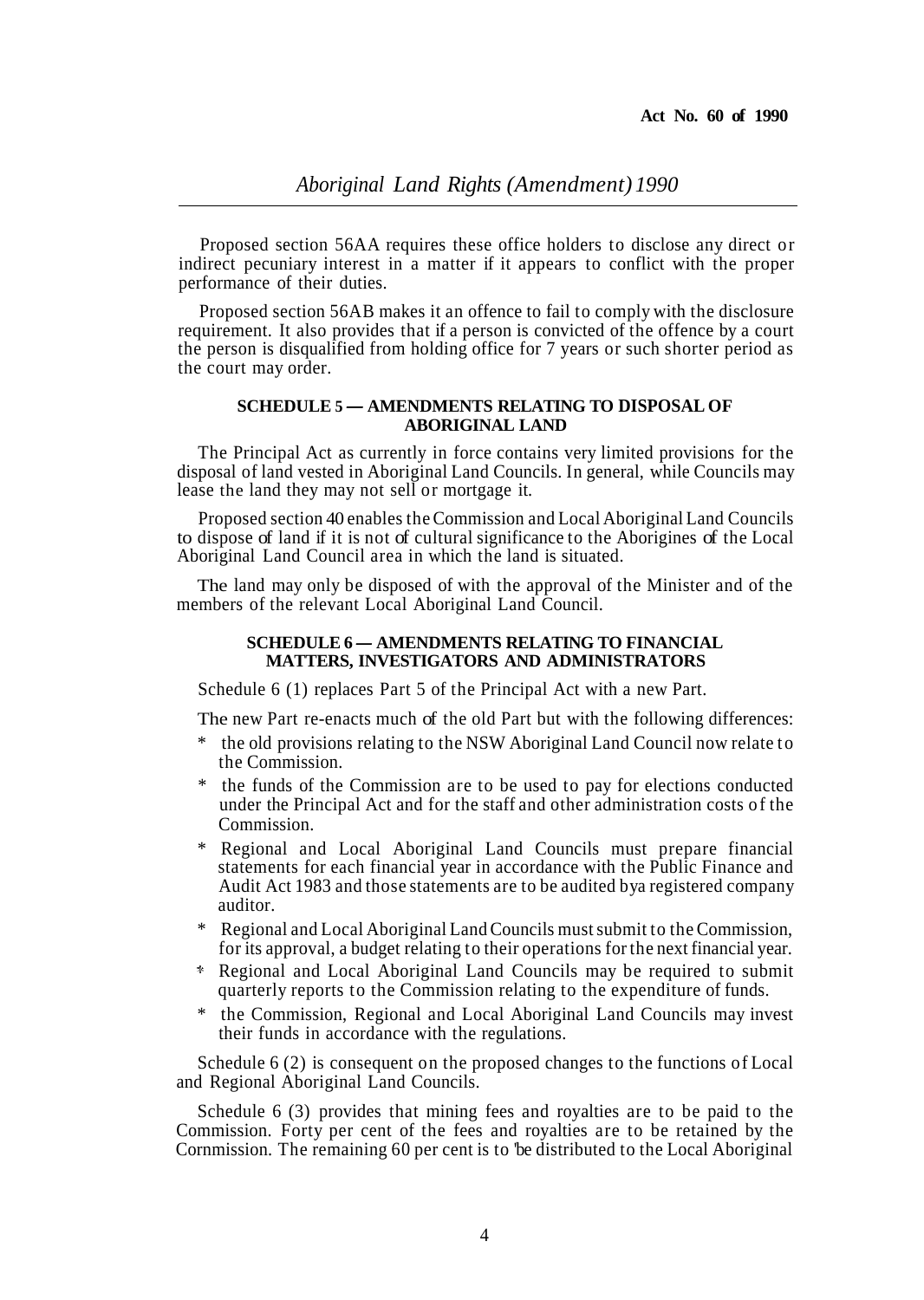Land Councils on whose land the mining operations were carried out. (This differs from the existing provision which provides for 30 per cent to be retained by the Commission, 40 per cent to be distributed among Regional Aboriginal Land Councils and 30 per cent to be distributed to the relevant Council on whose land the mining operations were carried out.)

## **lnvestigators**

Schedule 6 (4) inserts new provisions relating to the appointment of investigators. These provisions enable the Minister to appoint an investigator to investigate the affairs of the Commission. Similarly, the Commission may appoint an investigator to investigate the affairs of a Regional or Local Aboriginal Land Council.

#### **Administrators**

Schedule 6 (4) substitutes provisions relating to the appointment of administrators.

Under the substituted provisions, the Commission may appoint an administrator to exercise all of the functions of a Regional or Local Aboriginal Land Council and the Minister may appoint an administrator to exercise all of the functions of the Commission. The circumstances in which administrators may be appointed are specified in the provisions. One circumstance is where the report of an investigator discloses grounds which justify the appointment. Provision is also made for the holding of fresh elections on the appointment of an administrator.

#### **SCHEDULE 7 — MISCELLANEOUS AMENDMENTS**

#### **Dissolution of Regional and Local Aboriginal Land Councils**

Schedule 7 (13) enables the Commission to dissolve a Regional or Local Aboriginal Land Council if it has ceased to function or if the Council requests the Commission to do so.

#### **Conciliation and disputes**

Schedule 7 (14) amends the provision which enables the Registrar to refer disputes to the Land and Environment Court. The amendment enables the Registrar to conciliate and, if necessary, determine the dispute. A party dissatisfied with the Registrar's decision may require the Registrar to refer the dispute to the Land and Environment Court.

#### **Certain acts to apply to Commission and Aboriginal Land Councils**

relation to the Commission and Aboriginal Land Councils: Schedule 7 (16) inserts a new section to ensure that the following Acts apply in